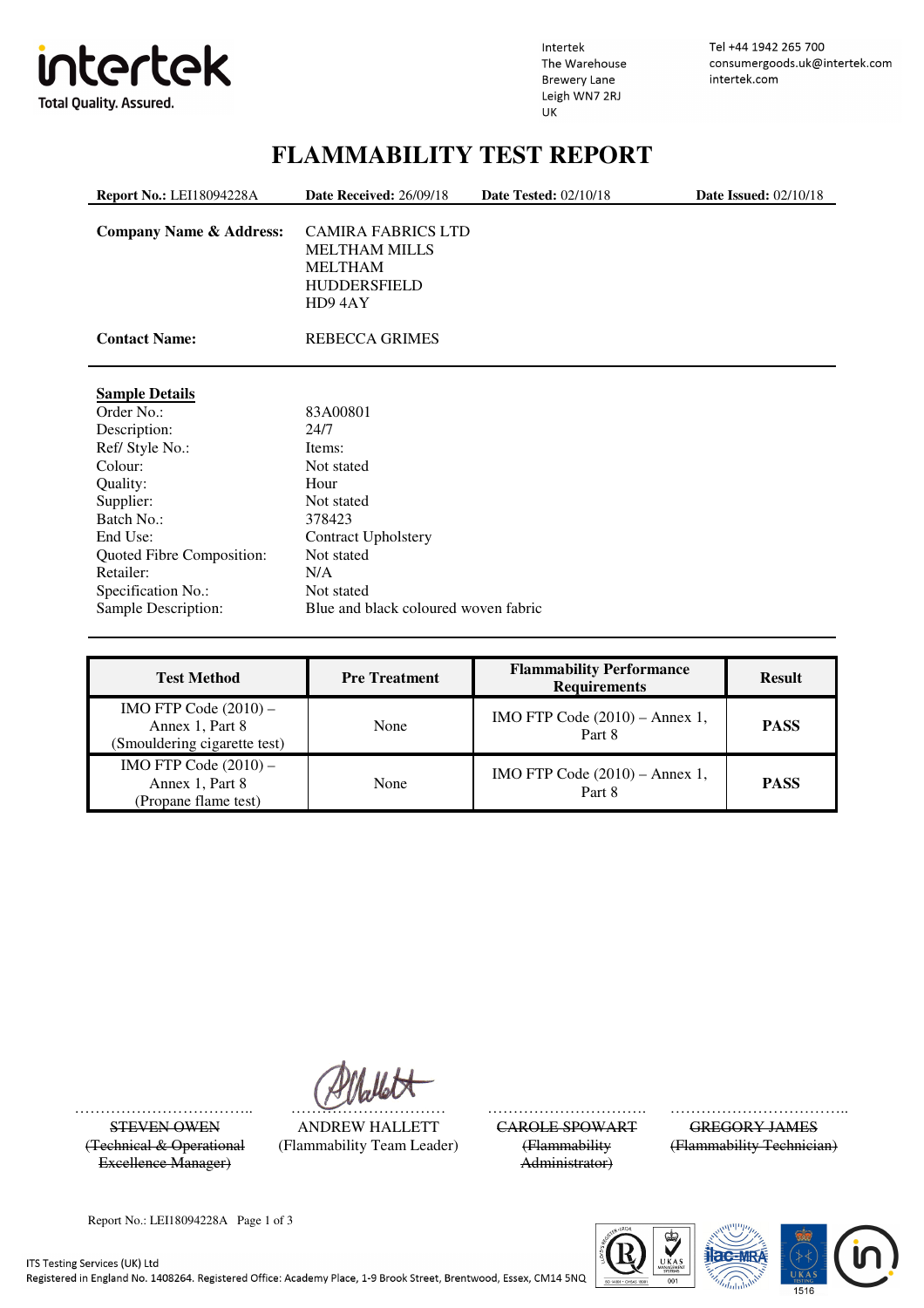| intertek                       |  |  |  |  |
|--------------------------------|--|--|--|--|
| <b>Total Ouality. Assured.</b> |  |  |  |  |

Intertek The Warehouse **Brewery Lane** Leigh WN7 2RJ UK

| <b>Additional Information (Annex)</b>                |                                                                                              |
|------------------------------------------------------|----------------------------------------------------------------------------------------------|
| Name and Address of the Sponsor:                     | Not stated                                                                                   |
| Name and Address of the                              |                                                                                              |
| Manufacturer/Supplier (If known):                    | Not stated                                                                                   |
| Type of Furniture:                                   | Not stated                                                                                   |
| Fabric Details - Weave/Density/Yarn                  | Not stated                                                                                   |
| count/thickness(mm)/mass(g/m <sup>2</sup> ) Colour & |                                                                                              |
| Tone:                                                |                                                                                              |
| Fire Retardant Treatment:                            | Not stated                                                                                   |
| <b>Test Specification</b>                            |                                                                                              |
| <b>Test Method:</b>                                  | $IMO FTP Code (2010) - Annex 1, Part 8$                                                      |
| Ignition Source:                                     | Ignition source 0: Filterless cigarette                                                      |
|                                                      | Ignition source 1: Propane Gas (95% Purity) flowing at 6.38±0.25 g/hour @<br>$20^{\circ}$ C. |
|                                                      |                                                                                              |
| Flame Application Time:                              | $20±1$ seconds                                                                               |
| Side Tested:                                         | Face                                                                                         |
| <b>Cigarette Specification</b>                       |                                                                                              |
| Cigarette Type:                                      | Filterless cigarette                                                                         |
| Dimensions:                                          | Length: 70±4 mm                                                                              |
|                                                      | Diameter: 8±0.5 mm                                                                           |
| Mass:                                                | $0.95 \pm 0.15$ g                                                                            |
| Smouldering Rate:                                    | $11±4.0$ min/50mm                                                                            |
| <b>Filling Specification</b>                         |                                                                                              |
| Filling Type:                                        | Polyurethane Foam                                                                            |
| Supplier / Grade:                                    | Carpenter / RP21130 Unmodified                                                               |
| Size:                                                | 450 X 300 X 75mm (back) & 450 X 150 X 75mm (seat)                                            |
| Density / Hardness:                                  | 20-22 kg/m <sup>3</sup> / Type B, 130N                                                       |
| <b>Pre-treatment / Durability procedure</b>          |                                                                                              |
| None. Tested as received                             |                                                                                              |
|                                                      |                                                                                              |
| Conditioning                                         |                                                                                              |
| Prior to Testing:                                    | At least 72 hours in ambient indoor conditions, then at least 16 hours in an                 |
|                                                      | atmosphere having a temperature of $23\pm2^{\circ}$ C and a relative humidity of $50\pm5\%$  |
| At Time of Testing:                                  | Temperature between 15°C & 25°C. Relative humidity between 20% & 70%                         |